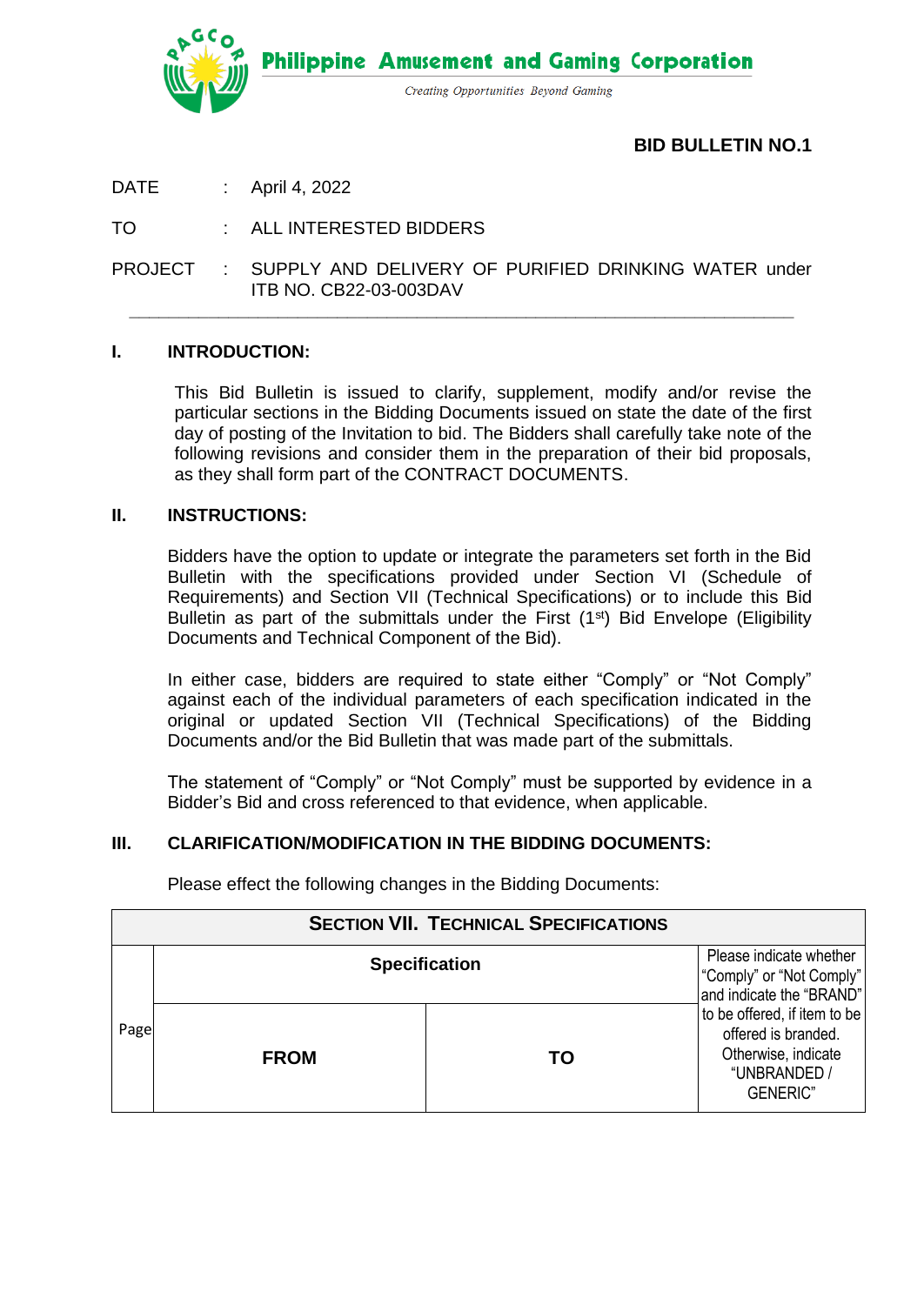# **BID BULLETIN NO. 1**

| 25<br><b>TO</b><br>26 | Plastic bottles and caps shall<br>Plastic bottles and caps shall<br>conform to the test for heavy<br>conform to the test for heavy<br>metals and migratory /<br>metals<br>and<br>migratory<br>substances<br>leachable<br>substances<br>leachable —<br>prescribed by the Bureau of<br>prescribed by the Bureau of<br>Food and Drugs. Pigments and<br>Food and Drugs. Pigments and<br>colorants used in the<br>colorants<br>used<br>in<br>the<br>manufacture of bottles and caps<br>manufacture of bottles and caps<br>shall conform to those<br>conform<br>to<br>those<br>shall<br>prescribed in PNS 1104, Plastic<br>prescribed in PNS 1104, Plastic<br>Materials for Food Contact Use:<br><b>Materials for Food Contact Use:</b><br><b>Colorants - Specifications</b><br><b>Colorants - Specifications</b>                                                                                                                                                                                                                                                                                                                                                                                                                            |  |  |
|-----------------------|----------------------------------------------------------------------------------------------------------------------------------------------------------------------------------------------------------------------------------------------------------------------------------------------------------------------------------------------------------------------------------------------------------------------------------------------------------------------------------------------------------------------------------------------------------------------------------------------------------------------------------------------------------------------------------------------------------------------------------------------------------------------------------------------------------------------------------------------------------------------------------------------------------------------------------------------------------------------------------------------------------------------------------------------------------------------------------------------------------------------------------------------------------------------------------------------------------------------------------------|--|--|
| Page                  | <b>DRAFT PURCHASE CONTRACT*</b>                                                                                                                                                                                                                                                                                                                                                                                                                                                                                                                                                                                                                                                                                                                                                                                                                                                                                                                                                                                                                                                                                                                                                                                                        |  |  |
|                       | <b>FROM</b>                                                                                                                                                                                                                                                                                                                                                                                                                                                                                                                                                                                                                                                                                                                                                                                                                                                                                                                                                                                                                                                                                                                                                                                                                            |  |  |
| 38                    | <b>Additional Terms and Conditions:</b><br>The drinking water shall be from an approved source and shall meet national quality<br>standards prescribed by the Food and Drugs Administration (FDA) of the Department<br>of Health (FDA-DOH)<br>Supplier should present on a regular monthly basis a duly certified certificate of<br>Microbial Examination of Water from a reputable BFAD-accredited laboratory and<br>from the Health Department of the City or Municipal Government covering the place<br>of business. These documents shall form part of the legal documents evidencing the<br>statements / declaration under oath of the contents. PAGCOR reserves the right to<br>demand sufficient samples for random validation of laboratory analysis.<br>The drinking water shall conform to the minimum quality standards set by BFAD for<br>purified drinking water<br>Plastic bottles and caps shall conform to the test for heavy metals and migratory /<br>leachable substances prescribed by the Bureau of Food and Drugs. Pigments and<br>colorants used in the manufacture of bottles and caps shall conform to those<br>prescribed in PNS 1104, Plastic Materials for Food Contact Use: Colorants -<br>Specifications |  |  |
|                       | <b>TO</b><br><b>Additional Terms and Conditions:</b>                                                                                                                                                                                                                                                                                                                                                                                                                                                                                                                                                                                                                                                                                                                                                                                                                                                                                                                                                                                                                                                                                                                                                                                   |  |  |
|                       | The drinking water shall be from an approved source and shall meet national quality<br>standards prescribed by the Food and Drugs Administration (FDA) of the Department<br>of Health (FDA-DOH)<br>Supplier should present on a regular monthly basis a duly certified certificate of<br>Microbial Examination of Water from a reputable BFAD-accredited laboratory and<br>from the Health Department of the City or Municipal Government covering the place<br>of business. These documents shall form part of the legal documents evidencing the<br>statements / declaration under oath of the contents. PAGCOR reserves the right to<br>demand sufficient samples for random validation of laboratory analysis.<br>The drinking water shall conform to the minimum quality standards set by BFAD for<br>purified drinking water<br>Plastic bottles and caps shall conform to the test for heavy metals and migratory /<br>leachable substances prescribed by the Bureau of Food and Drugs. Pigments and                                                                                                                                                                                                                             |  |  |
|                       | colorants used in the manufacture of bottles and caps shall conform to those<br>prescribed in PNS 1104, Plastic Materials for Food Contact Use: Colorants -<br><b>Specifications</b>                                                                                                                                                                                                                                                                                                                                                                                                                                                                                                                                                                                                                                                                                                                                                                                                                                                                                                                                                                                                                                                   |  |  |

Please be guided accordingly.